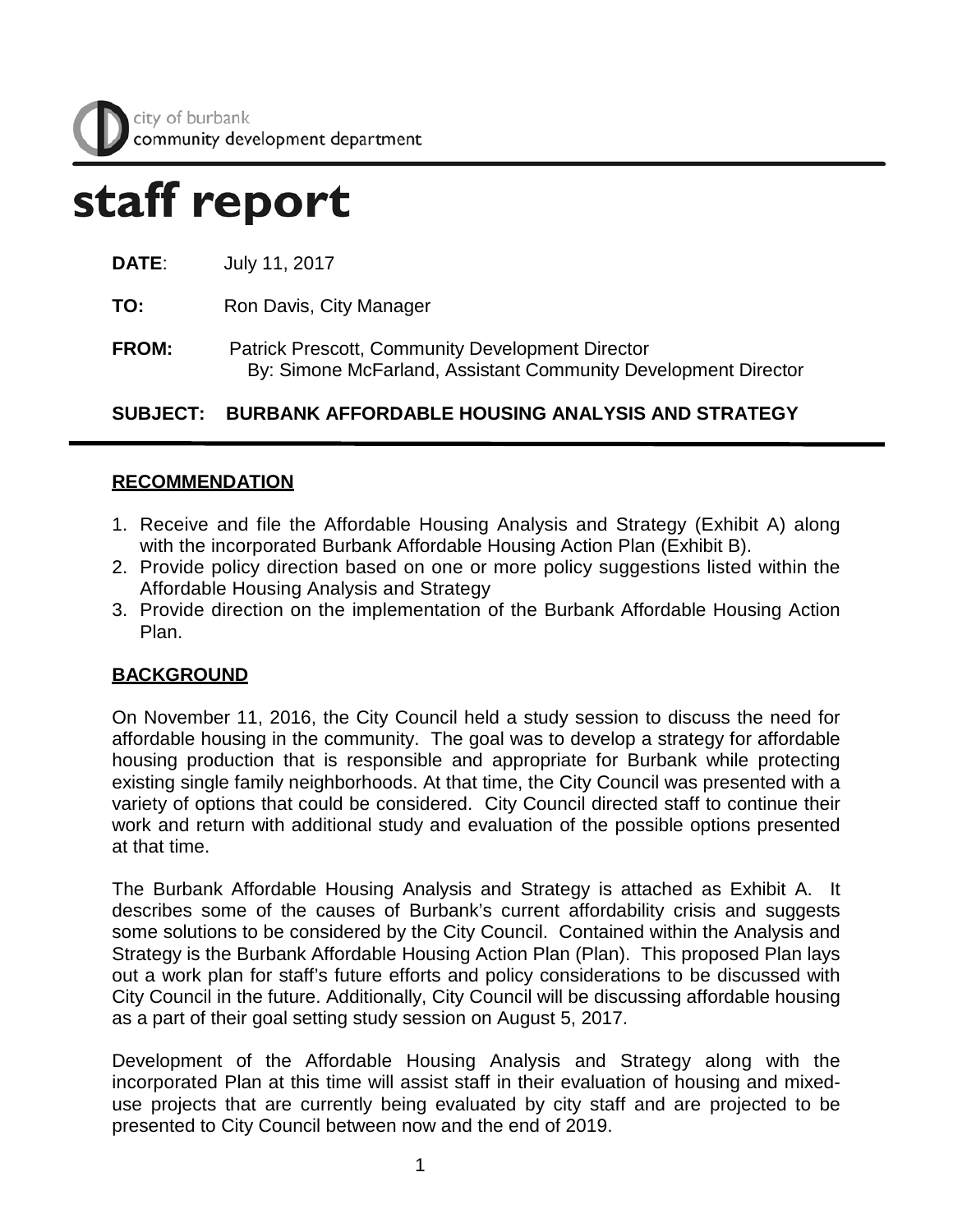#### **DISCUSSION**

While most agree there is a housing affordability problem in Burbank, there are often a variety of causes cited contributing to this challenge along with disagreement on the possible solutions to the crisis.

One of the causes of housing unaffordability in Burbank is the jobs/housing imbalance. Burbank currently has 108,000 residents and approximately 150,000 jobs. This population growth creates a daytime population closer to 200,000, exacerbating traffic, creating additional parking problems and stressing City infrastructure each day. As Burbank has significantly increased job growth, housing development has not kept pace and has resulted in one housing unit being built for every 57 jobs created during the last five years. Rising housing costs can also be attributed to the overall improvement in the regional and national economy. The result has been that Burbank's home prices have increased almost 50% during the same time period.

Because of this, median income families within Burbank have been priced out of the home buying market and are forced to rent. Renting is an option for many current and potential Burbank residents; however, the rental housing choices are very limited and Burbank's housing stock does not support the market demand.

If Burbank wants to provide affordable housing for its workers and current residents, then it must first agree how to define affordable housing and addresses the following questions:

- Is affordable housing subsidized housing?
- Should it be considered as affordable for the Burbank existing workforce including those who live within the city and those who live outside but work in Burbank?
- Are there different levels of affordability?

The proposed Analysis and Strategy (Exhibit A) offers suggested definitions that would allow the City to talk about affordability using a shared description and provide developers with expectations of affordability to use in future residential development projects.

These suggestions were determined using the U.S. Housing and Urban Development Department's (HUD) and the California Department of Housing and Community Development's (HCD) definitions of affordability along with analyzing Burbank's median income levels for the City as a whole and Burbank's workforce median income levels.

This allowed staff to develop three levels of affordability definitions listed below.

#### • **Burbank Subsidized Housing: (\$24,350 to \$70,000/annual income)**

In this category, staff defers to HUD's definitions of extremely low, very low, lower and moderate descriptions for 2017. Workers listed here may include individuals and families receiving federal subsidies such as Section 8 vouchers or living in units with various types of rent controls and/or affordability covenants. They are likely to fall into the following categories (or similar categories) with their annual estimated incomes shown in parenthesis: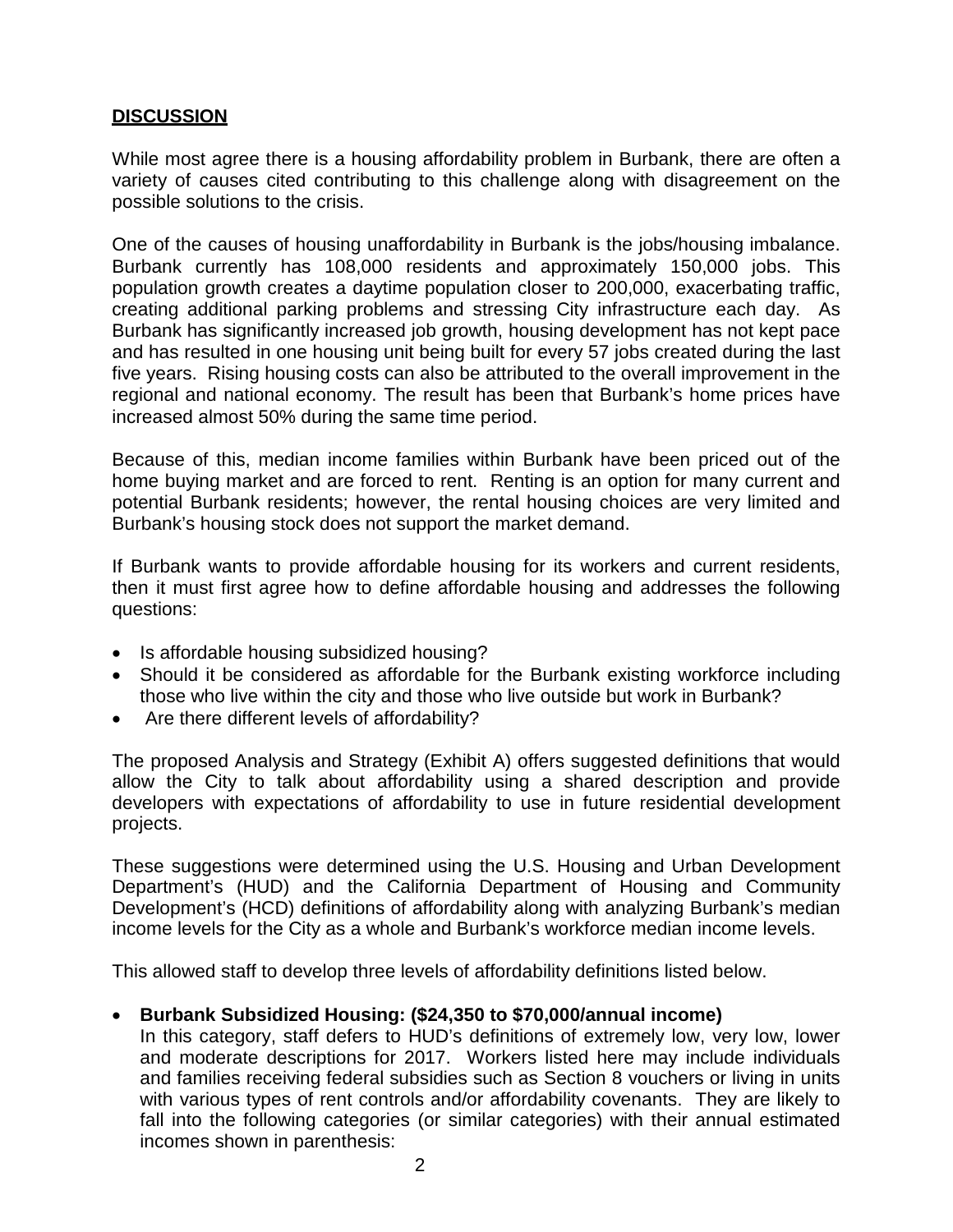- o Seniors and Families on Fixed-incomes (\$0 \$25,000)
- o Frontline Sales, Service and Retail Staff and Assistant Managers (\$25,001 - \$49,000)
- o Construction, Education and Health Sectors (\$50,000 \$74,000)

#### • **Affordable Burbank Housing: (\$42,999 to \$103,515/annual income)**

Workers in this categories will slightly overlap those within the higher income level of Burbank Subsidized Housing category and are most likely to include technical-skilled labor, semi–professionals and professionals. These may include:

- o Construction, Education and Health Sectors (\$50,000 \$74,000)
- o Technology, Public Administration, Business and Financial along with Movie Production, Gaming and Software (\$75,000-\$103,515)

#### • **Market Rate Housing: (More than \$103,515 annual income)**

Workers in this category are most likely to include professions such as:

o Entrepreneurs, Real Estate and top-level executives

Using these categories along with the U.S. Housing Policy suggestion that between 33 and 38 percent of gross income be used for rent, a monthly affordable rent-scale has been developed as listed below.

| <b>Affordability Scale for Burbank</b> |                                   |          |          |          |          |          |          |  |                           |
|----------------------------------------|-----------------------------------|----------|----------|----------|----------|----------|----------|--|---------------------------|
| Annual Income                          | \$24,350                          | \$40,550 | \$42,999 | \$44,102 | \$64,900 | \$70,000 | \$93,009 |  | \$103,515 Above \$103,515 |
| Monthly Rent                           | \$670                             | \$1,062  | \$1,182  | \$1,213  | \$1,785  | \$1,925  | \$2,558  |  | \$3,278 Above \$3,278     |
|                                        | <b>Burbank Subsidized Housing</b> |          |          |          |          |          |          |  |                           |
|                                        | <b>Affordable Burbank Housing</b> |          |          |          |          |          |          |  |                           |
|                                        |                                   |          |          |          |          |          |          |  | <b>Market Rate</b>        |
|                                        |                                   |          |          |          |          |          |          |  | <b>Housing</b>            |

Additionally, the Study and Analysis discusses how Burbank can determine the type of housing most needed and how the City can facilitate the development of that type of housing incentives, financial or otherwise. A part of the proposed strategy and Plan that may be considered are proposed locations and densities that facilitate mixed-use and residential projects in the planning areas. These are close to transit, open space, entertainment and employment centers and could result in the development of fullyfunctioning neighborhoods while still protecting single-family residential neighborhoods.

The Analysis and Strategy includes seven housing policies for Council to consider. Subsequent to this are thirteen Action Items that can also be considered and are intended to act as an outline for future City Council presentations.

These Action Items are attached in the Strategy as Exhibit B. They are a result of analyzing and evaluating the options presented to the City Council last November based on their feasibility, practicality and their ability to achieve desired results. Some of the original policy proposals have been removed while others have been added and/or clarified.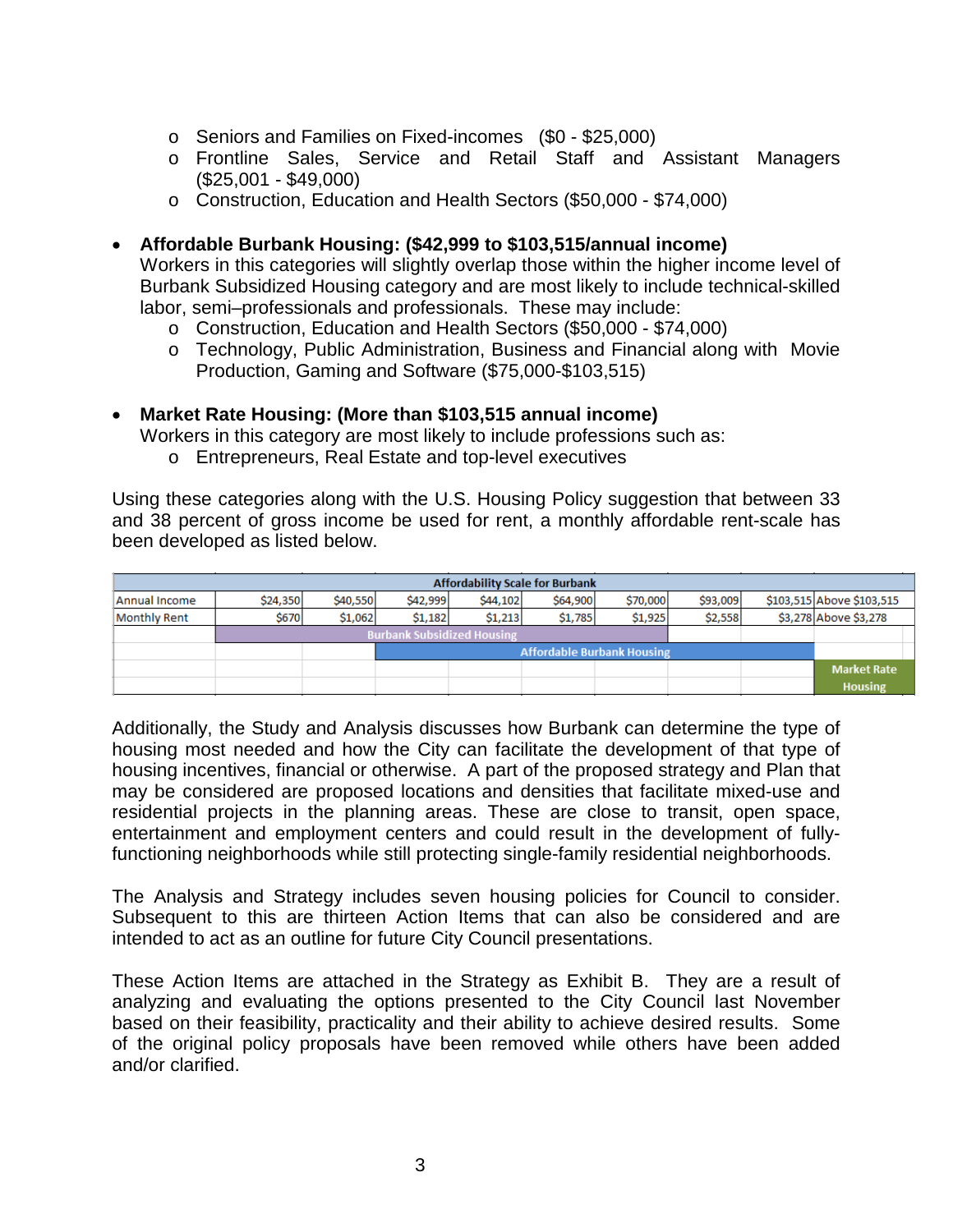The seven policy proposals include:

- 1. Promote responsible development of new housing units within the Downtown/San Fernando, Media District, and Golden State specific planning areas while still protecting and preserving single-family residential neighborhoods.
- 2. Adopt standardized definitions for the different levels of affordability for Burbank. Note: The monthly rent will change slightly each year as new median household income and average rent adjusts. For 2017, the following definitions would apply:
	- a. **Subsidized Housing**: **(\$24,350 to \$70,000/annual income)**  Units offering monthly rents at \$1,925 and below. Traditional defined as extremely-low to moderate-income households.
	- b. **Affordable Housing: (\$42,999 to \$103,515/annual income)** Units offering monthly rents between \$1,182 and \$3,278. Capturing Burbank HUD defined lower and moderate-income households along with Burbank's median income households and median income workforce households.
	- c. **Market Rate**: **(More than \$103,515 annual income)** Units offering monthly rents above \$3,278.
- 3. Focus on building affordable Burbank rental and "For Sale" housing, supplemented by Subsidized and Market Rate Housing.
- 4. Champion the idea that future affordable housing does not have to adhere to the traditional notion of one family, one unit and can be a variety of housing design concepts.
- 5. Embrace the idea of smaller units and "micro units" along with increased densities that provide affordable housing.
- 6. Hold developers to high standards using Burbank's definition of Responsible Development that includes private and public amenities that help build better neighborhoods for Burbank residents as a whole.
- 7. Continue to look at nontraditional ways of obtaining affordable housing that include those established through the First Street Village Mixed-use Project and other jurisdictions' best practices.

### **FISCAL IMPACT**

Adopting housing policies and implement the action items has no immediate fiscal impact. Future implementation of some action items will require spending the City's HOME and Successor Agency affordable housing funds. Individual proposed projects and programs will be brought to City Council at a later date for consideration.